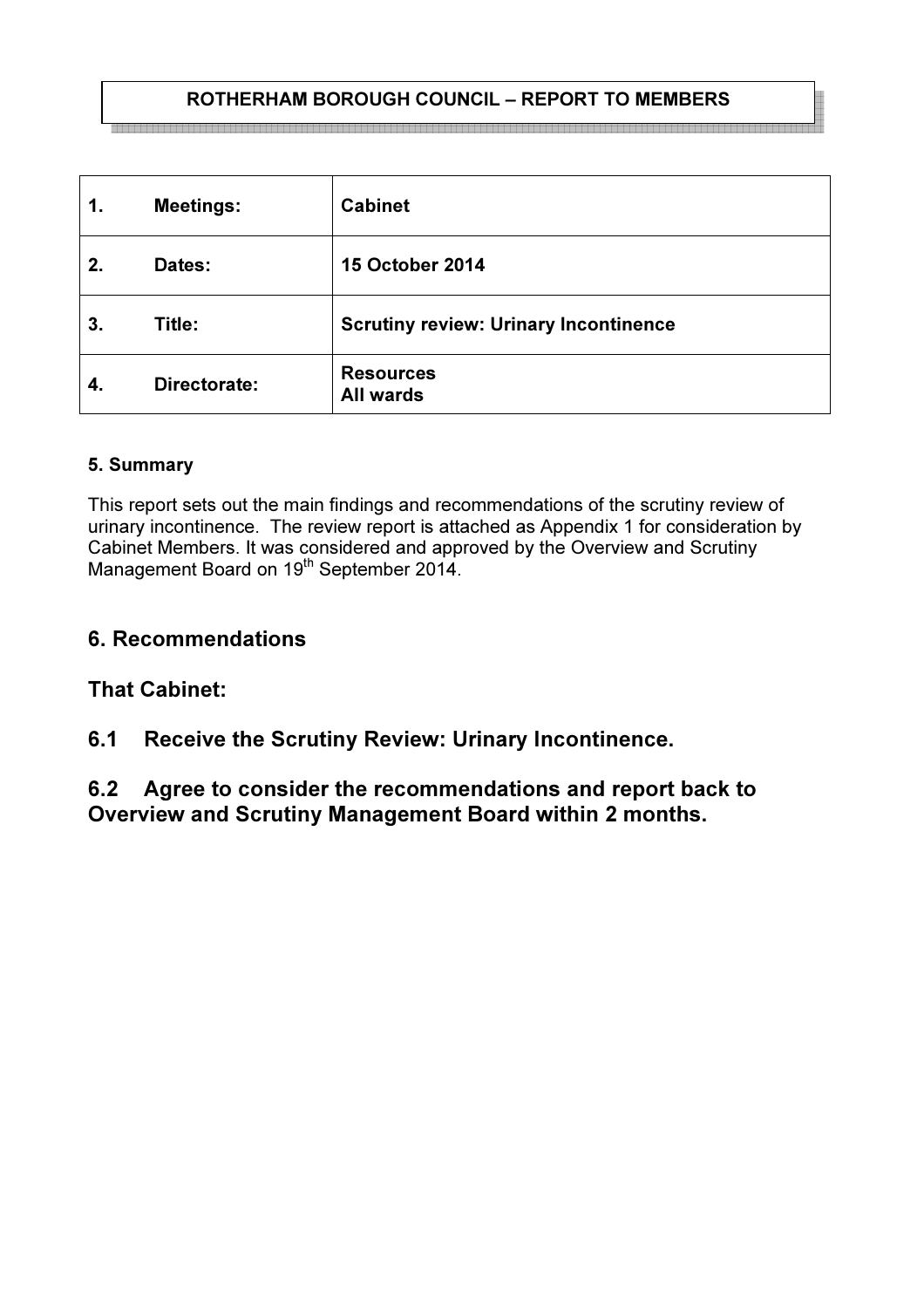## 7. Proposals and details

This review was approved by OSMB as part of the work programme of the Health Select Commission. The key focus of Members' attention was to establish the extent to which preventive measures are promoted in Rotherham to reduce urinary incontinence, given the impact it has on people's quality of life.

There were three aims of the review, which were to:

- ascertain the prevalence of urinary incontinence in the borough and the impact it has on people's independence and quality of life
- establish an overview of current continence services and costs, and plans for future service development.
- identify any areas for improvement in promoting preventive measures and encouraging people to have healthy lifestyles

A spotlight scrutiny review was carried out, chaired by Cllr Judy Dalton and evidence gathering began in May 2014, concluding in July 2014. This comprised desktop research and a round table discussion with health partners and the Council's Sport and Leisure Team.

Urinary incontinence affects all age groups and should not be viewed as inevitable as people get older. Many forms may be treated or cured and it is vital to expand preventative work and continence promotion to try and reduce the numbers of people becoming incontinent. It is also important to ensure more people are having an assessment of the cause of the problem rather than coping as best they can with off the shelf products or struggling because they are too embarrassed to seek professional help.

Members recognised the good services provided by the award winning Community Continence Service (CCS) and that Rotherham Clinical Commissioning Group has been unique in reducing expenditure on continence products in the last five years yet delivering improved outcomes for service users. The CCS does engage in preventative work and plans for future service development include greater focus on this area. One workstream will be to consider developing an integrated continence care pathway, with a single point of access.

General awareness raising with both the public and health and care professionals is needed to emphasise the importance of good bladder and bowel health and how healthy lifestyle choices can help to prevent incontinence. Pelvic floor muscle training has been proved to relieve symptoms and may reduce the risk of developing stress incontinence. More people could be encouraged to do these exercises as a preventative measure and there is scope to consider if they could be incorporated more widely within sports and fitness activities.

#### Recommendations

- 1 RMBC and partner agencies should ensure all public toilets in the borough are clean and well equipped to meet the needs of people who have urinary incontinence, including suitable bins for the disposal of equipment and disposable products.
- 2 Greater links should be established between the Community Continence Service and Rotherham MBC Sport and Leisure team to support people to participate in appropriate sport and physical activity.